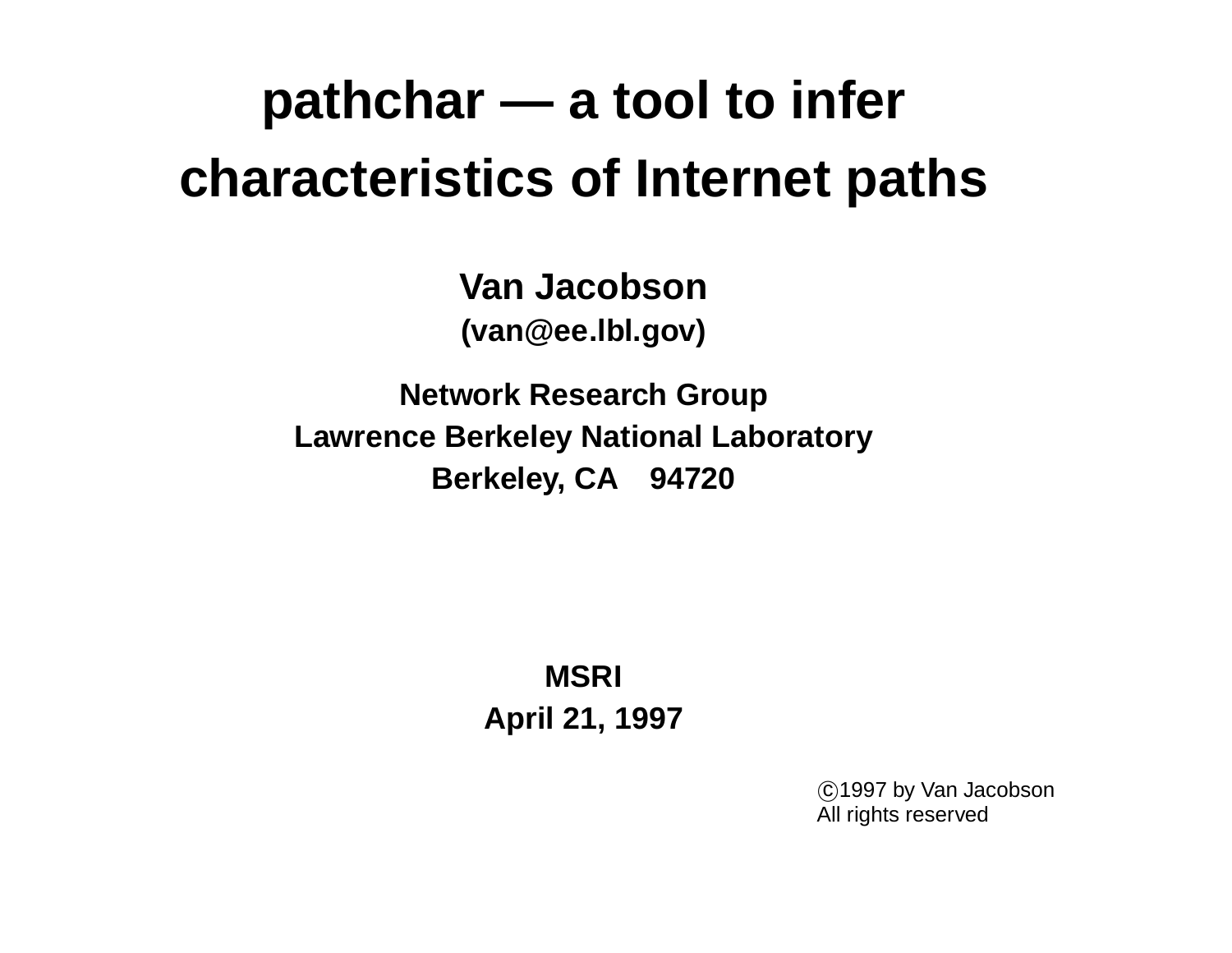# **Some history**

ping (Mills, et.al) — measure source–destination round-trip-time.

- tcp tuning (Karels & Jacobson) measure bottleneck bandwidth.
- snmp (Case) intra-domain router monitoring.
- traceroute (Jacobson) enumerate source–destination path.
- first working version of pathchar.
- tcpanaly (Paxson) measure characteristics of selected paths.
- first pathchar release.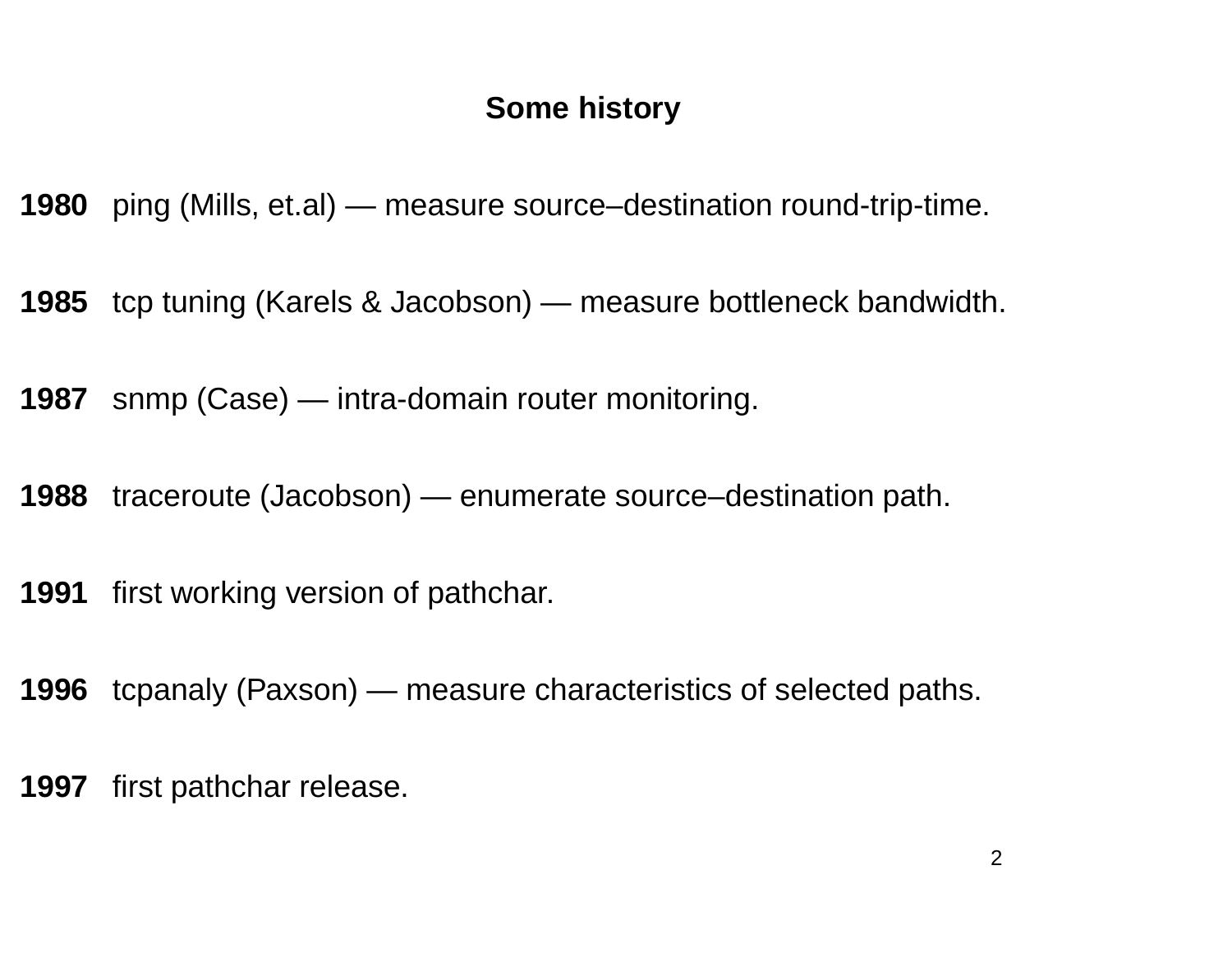**Bottleneck bandwidth estimation (and why it doesn't generalize)**

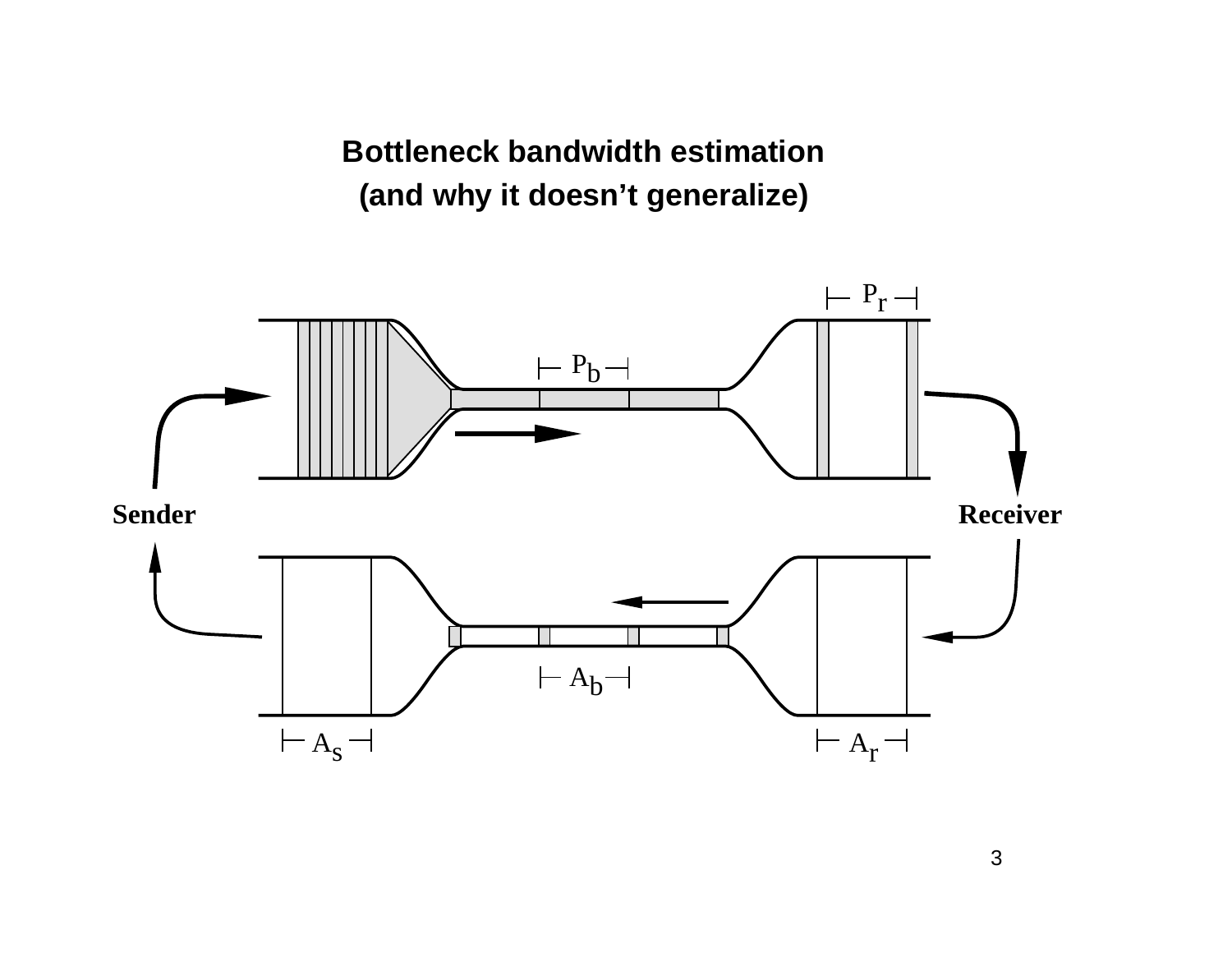#### **Path discovery - traceroute**

#### % traceroute ka9q.ampr.org

 ir40gw.lbl.gov (131.243.1.1) 1.773 ms 1.371 ms 1.096 <sup>m</sup> er1gw.lbl.gov (131.243.128.11) 2.355 ms 1.649 ms 1.503 lbl-lc1-1.es.net (198.128.16.11) 2.628 ms 2.501 ms 1.8 gac-atms.es.net (134.55.24.6) 151.258 ms 150.189 ms 14 CERFNETGWY.GAT.COM (192.73.7.163) 143.865 ms 147.481 ms \* sdsc-ga.cerf.net (134.24.20.15) 139.885 ms 173.316 ms mobydick-fddi.cerf.net (134.24.252.3) 156.924 ms \* 287. qualcomm-sdsc-ds3.cerf.net (134.24.47.200) 136.821 ms \* \* krypton-e2.qualcomm.com (192.35.156.2) 148.756 ms 131 ascend-max.qualcomm.com (129.46.54.31) 158.475 ms 143.4 karnp50.qualcomm.com (129.46.90.33) 3435.416 ms \* 173.8 unix.ka9q.ampr.org (129.46.90.35) 196.909 ms 176.182 ms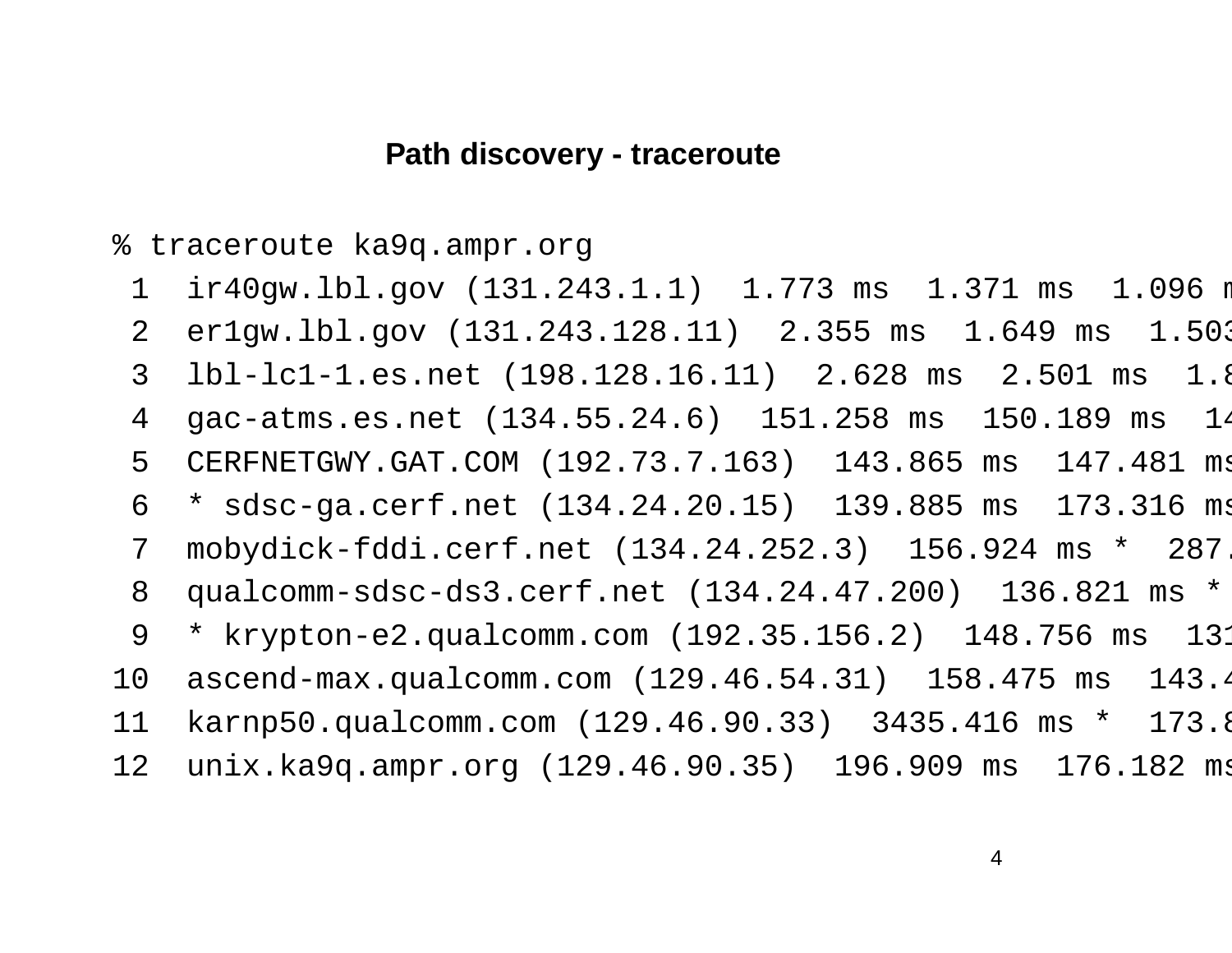# **How does traceroute work?**

IP packets contain a *time-to-live* field that is initialized by the original sender then decremented by one at each intermediate router. If the field is decremented to zero, the packet is discarded and an error indication packet (an ICMP "time exceeded") is sent back to the original sender.

The source address of the ICMP "time exceeded" identifies the router that discarded the data packet. So if packets are sent to the final destination but with the ttl set to *<sup>n</sup>*, the router *<sup>n</sup>* hops along the path is forced to identify itself.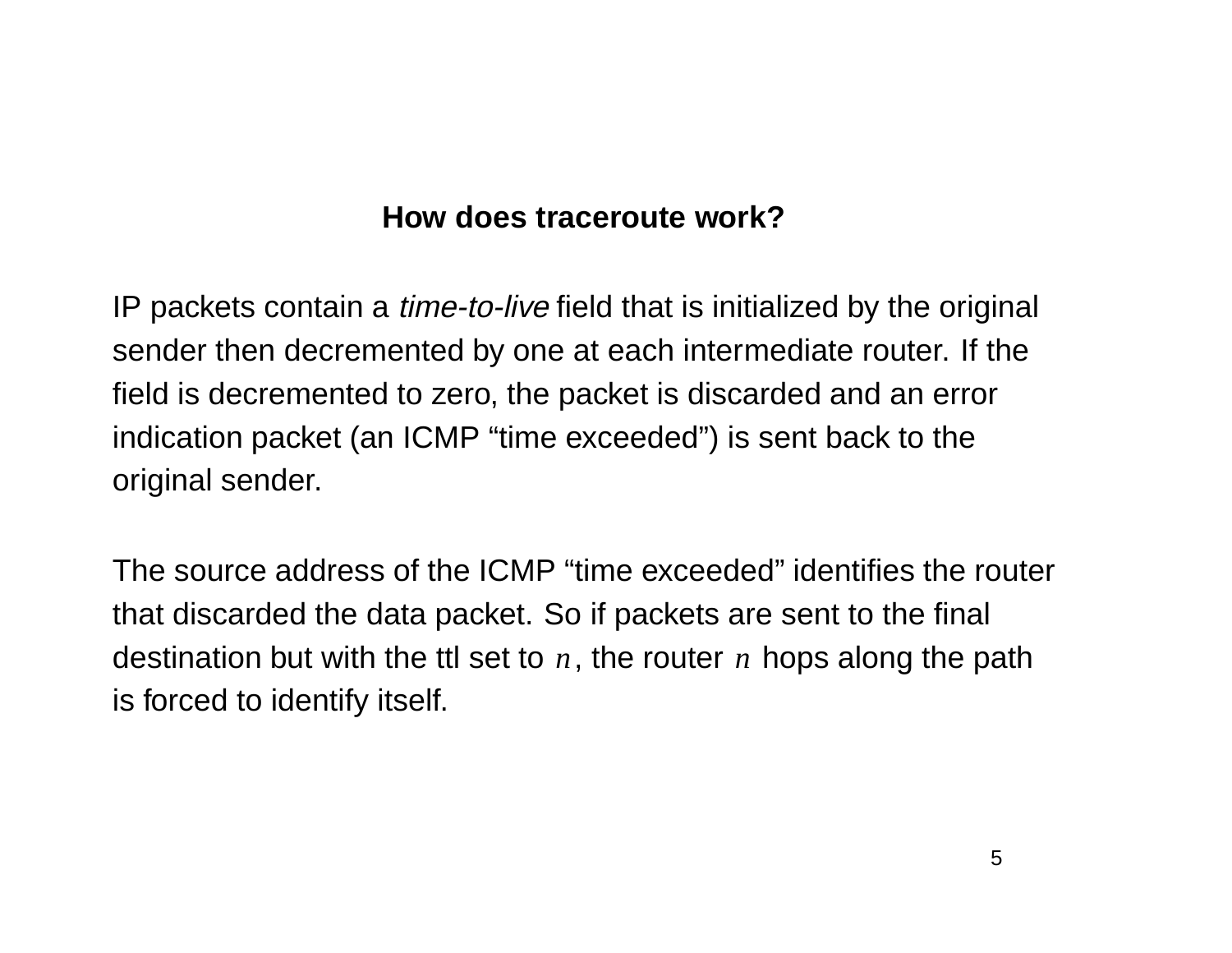#### **A model for per-hop forwarding time**



Forwarding time to hop *n* for packet of size *s*:

$$
T(n,s) = \sum_{i=1}^{n} \left[ \frac{s}{b_i} + \frac{d_i}{c} + f_i \right]
$$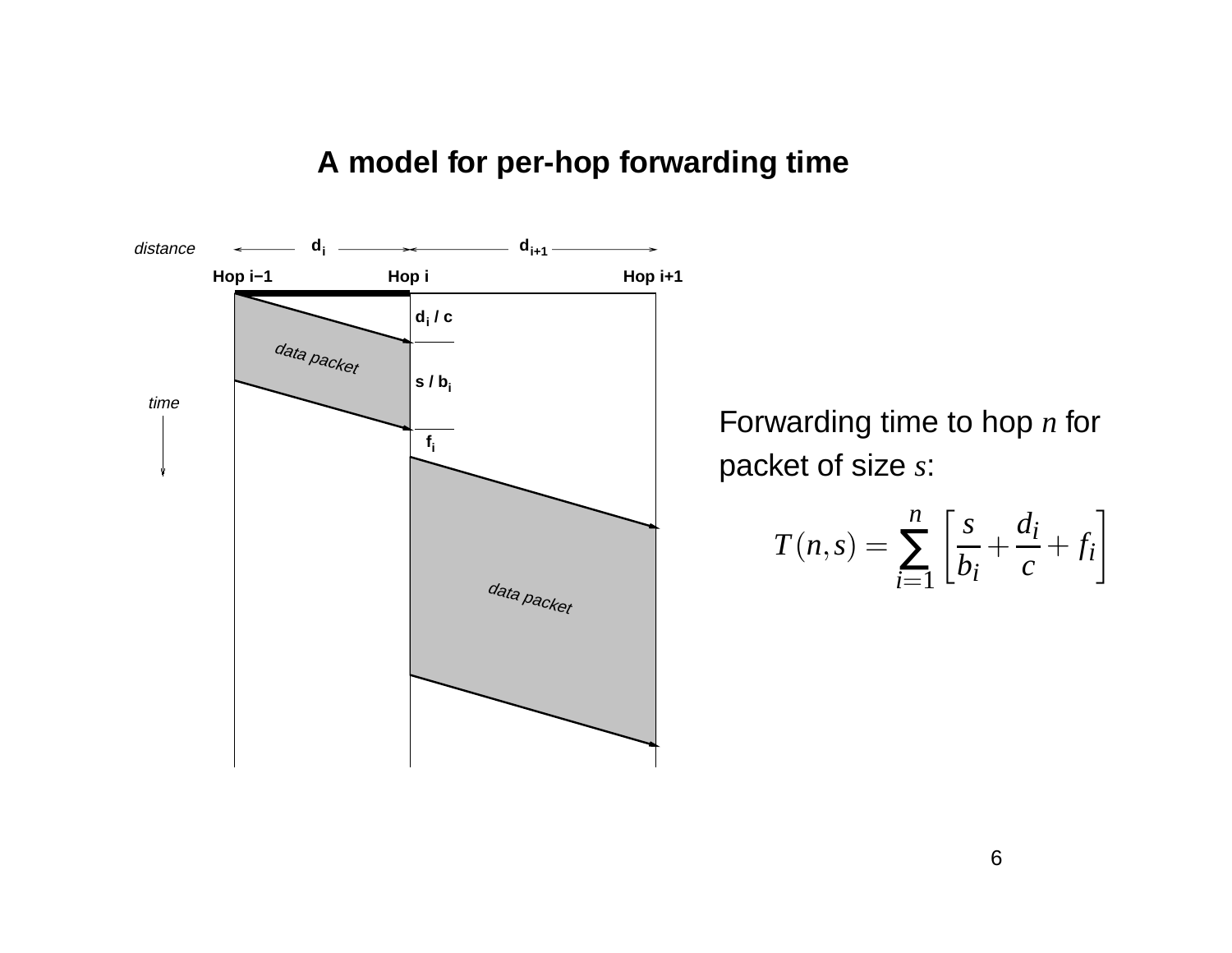#### **A model for ICMP-time-exceeded**

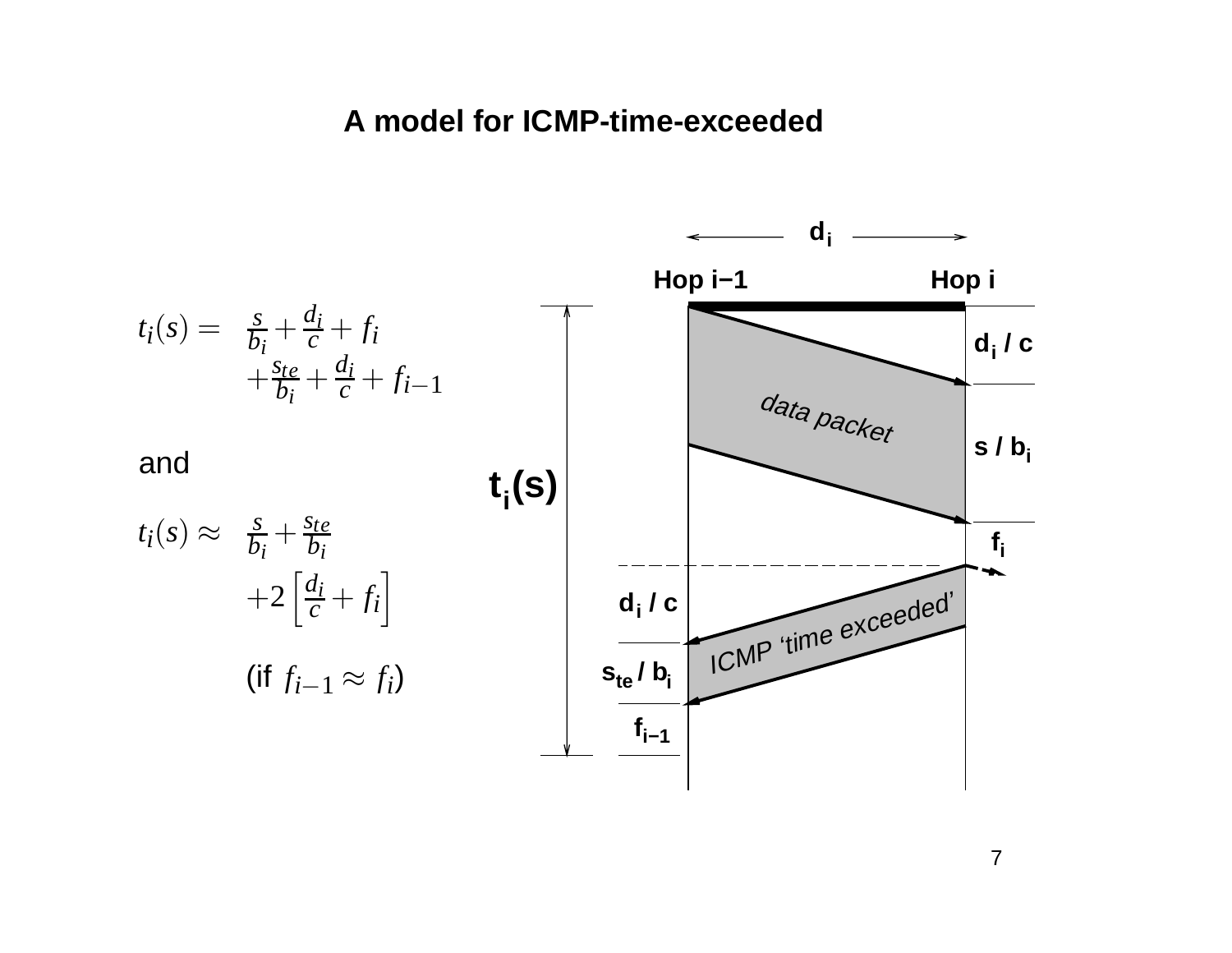## **Raw measured data for one hop**



time (ms)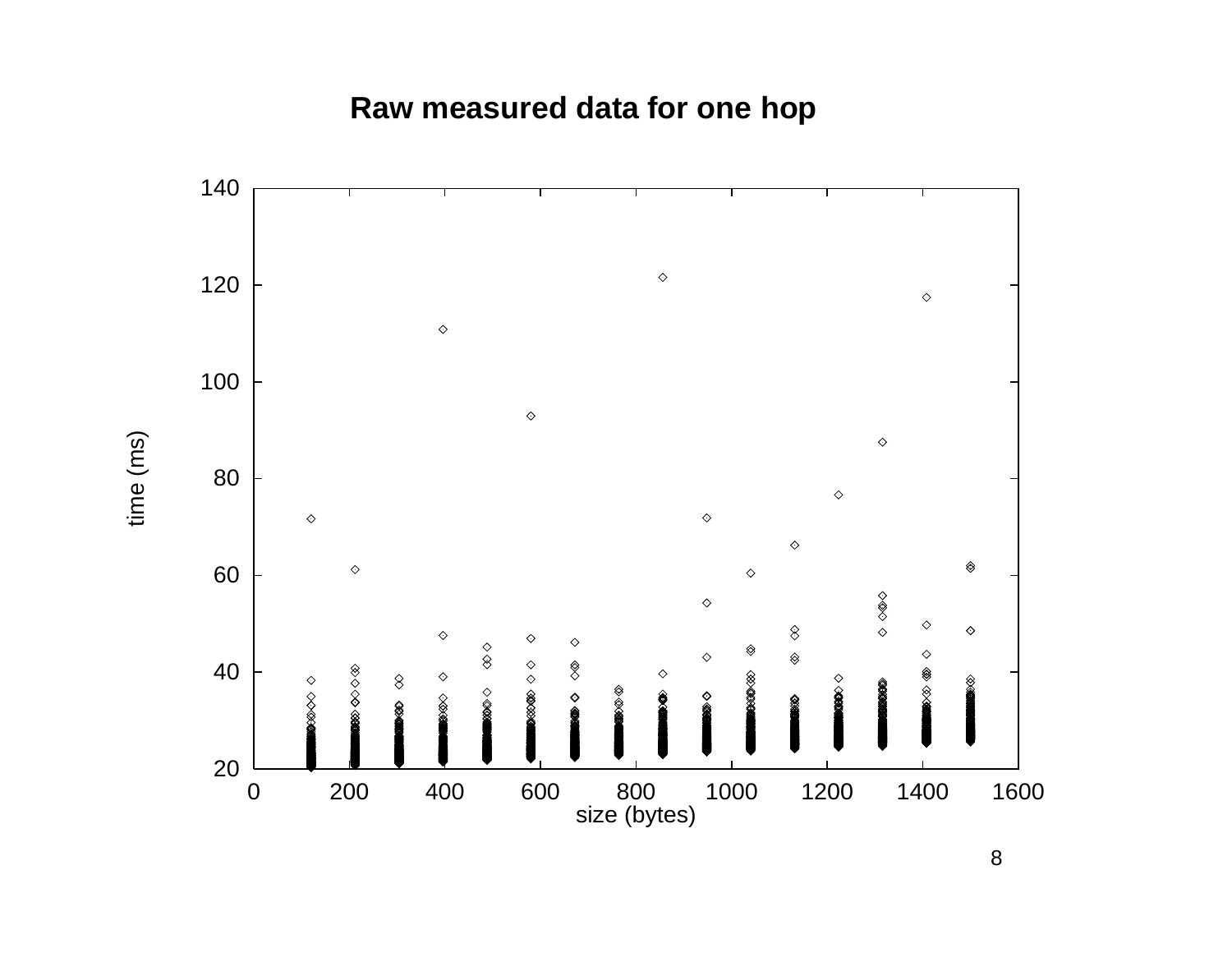#### **What went wrong? (we left out the queues)**



A router contains links, <sup>a</sup> forwarding engine and queues. Our model included the(deterministic) links and forwarding but not the random, unpredictable, queuing time due to competing traffic.

But queuing can only add to the deterministic time. If we take alot of samples at well spaced, random times, the ensemble min should approximate our forwarding model.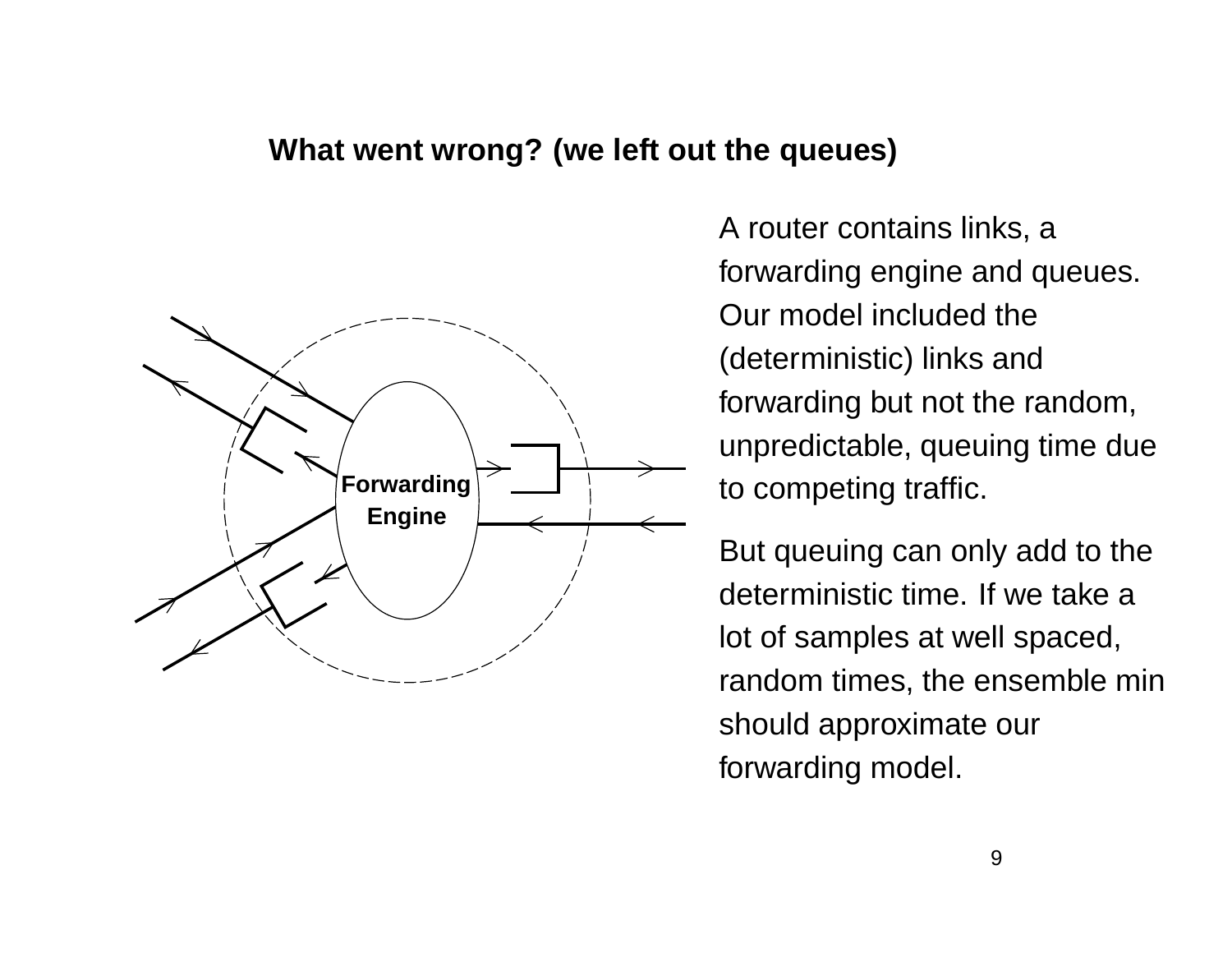# **Min-filtered data for the same hop**



time (ms)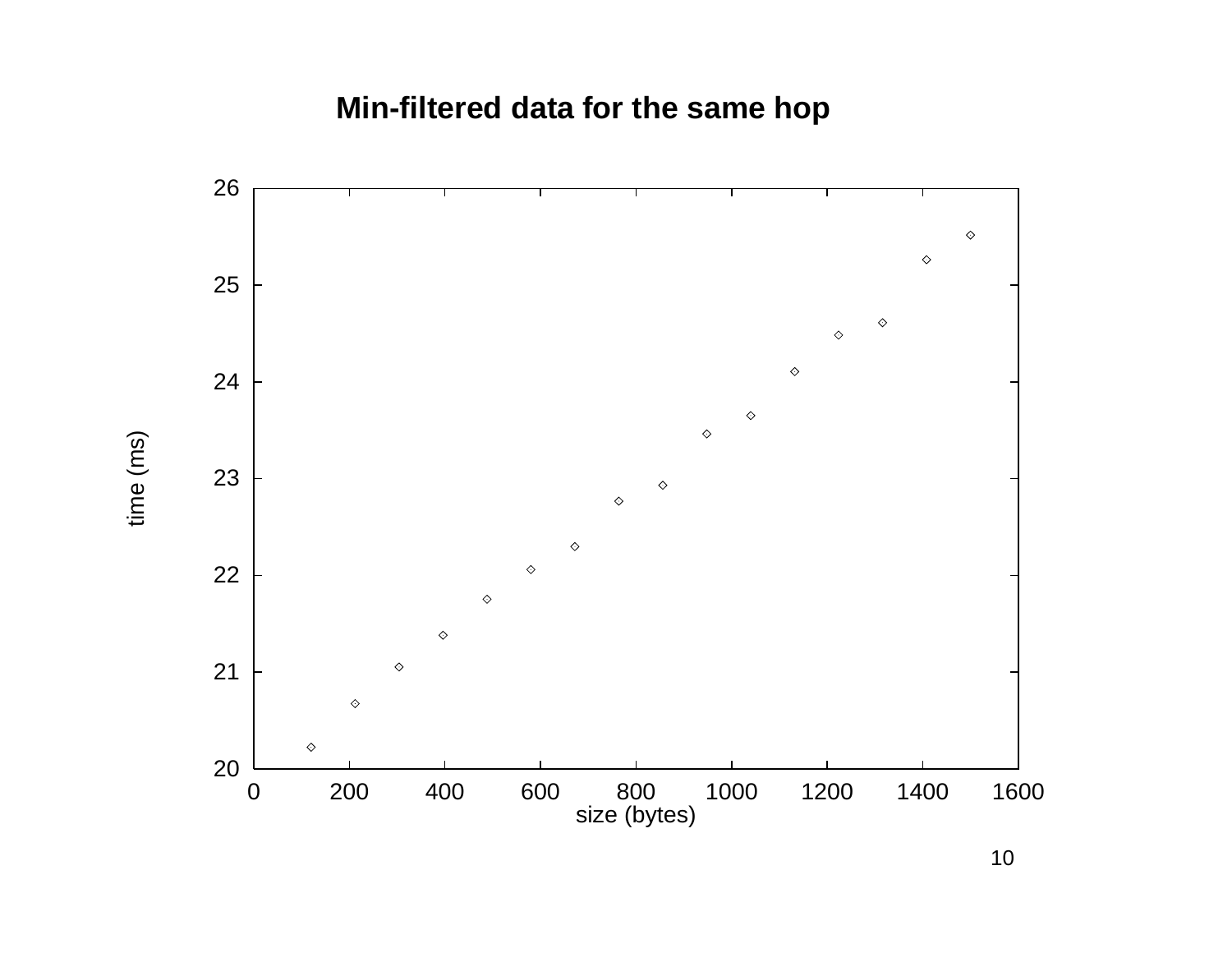Note this works both ways — the difference between the unfiltered data and the ensemble min is the queuing time distribution. So one set of raw measurements gives the per-hop bandwidth, prop delay, queue time and drop rate.

Each time the ttl increases by one, we measure two new links, two new queues and one new forwarding engine:



(The gray shade marks the measurement path for hop  $\,n-1\,.$  The yellow is what's added for ttl *<sup>n</sup>*.)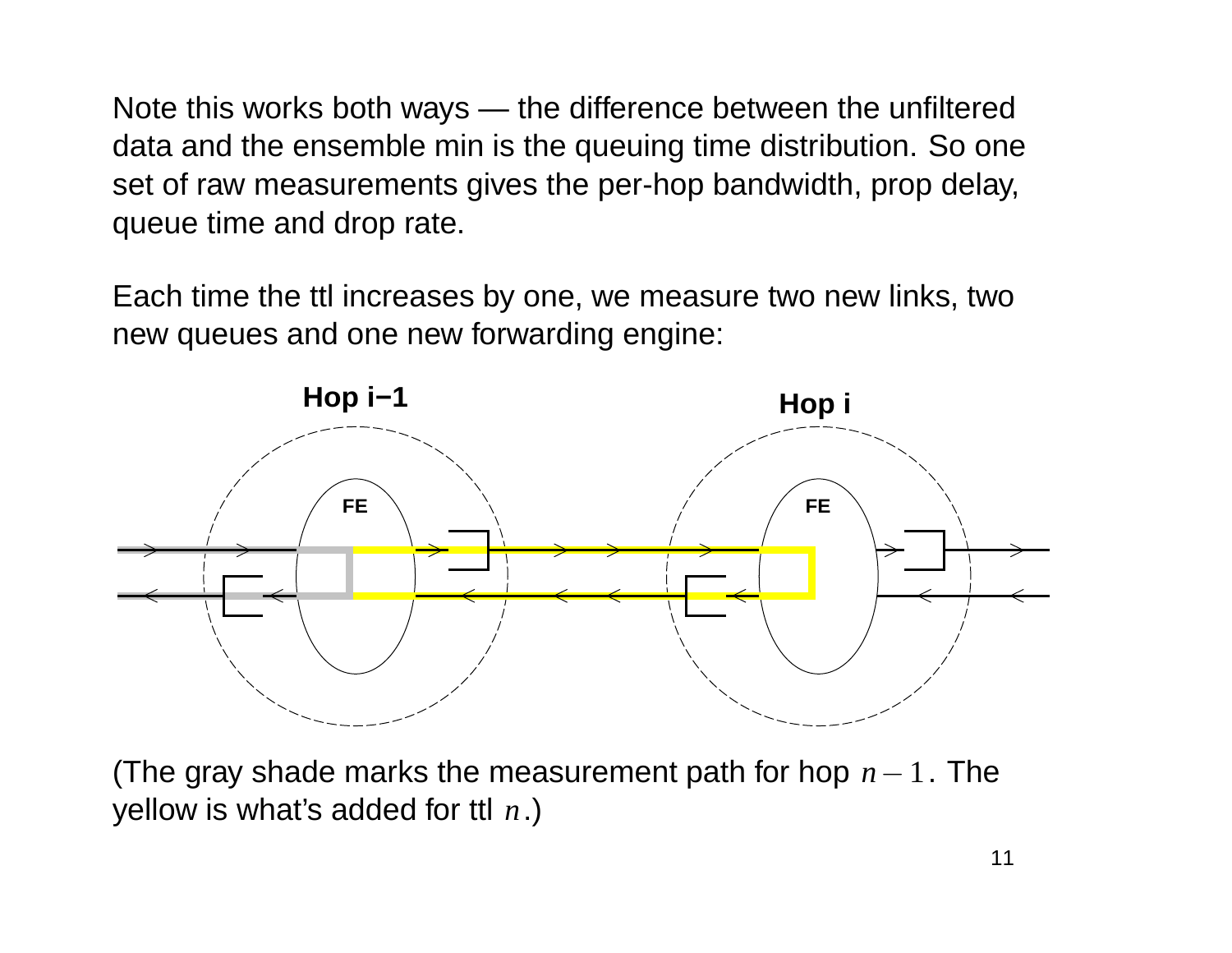Unfortunately, the queue and drop rate estimates are for the convolution of this hop's behavior with all the upstream queues on both the forward and reverse path.

I.e., <sup>a</sup> drop rate of *d* % and/or queue of *q*ms. at hop *n* will result in drop rates and queues of at least  $\emph{d}$  and  $\emph{q}$  for all hops  $\emph{m}$   $>$   $\emph{n}$  .

Convolved estimates are useful but isolating each hop's behavior, as is done for the bandwidth and delay estimates, would be much nicer (see 'future work').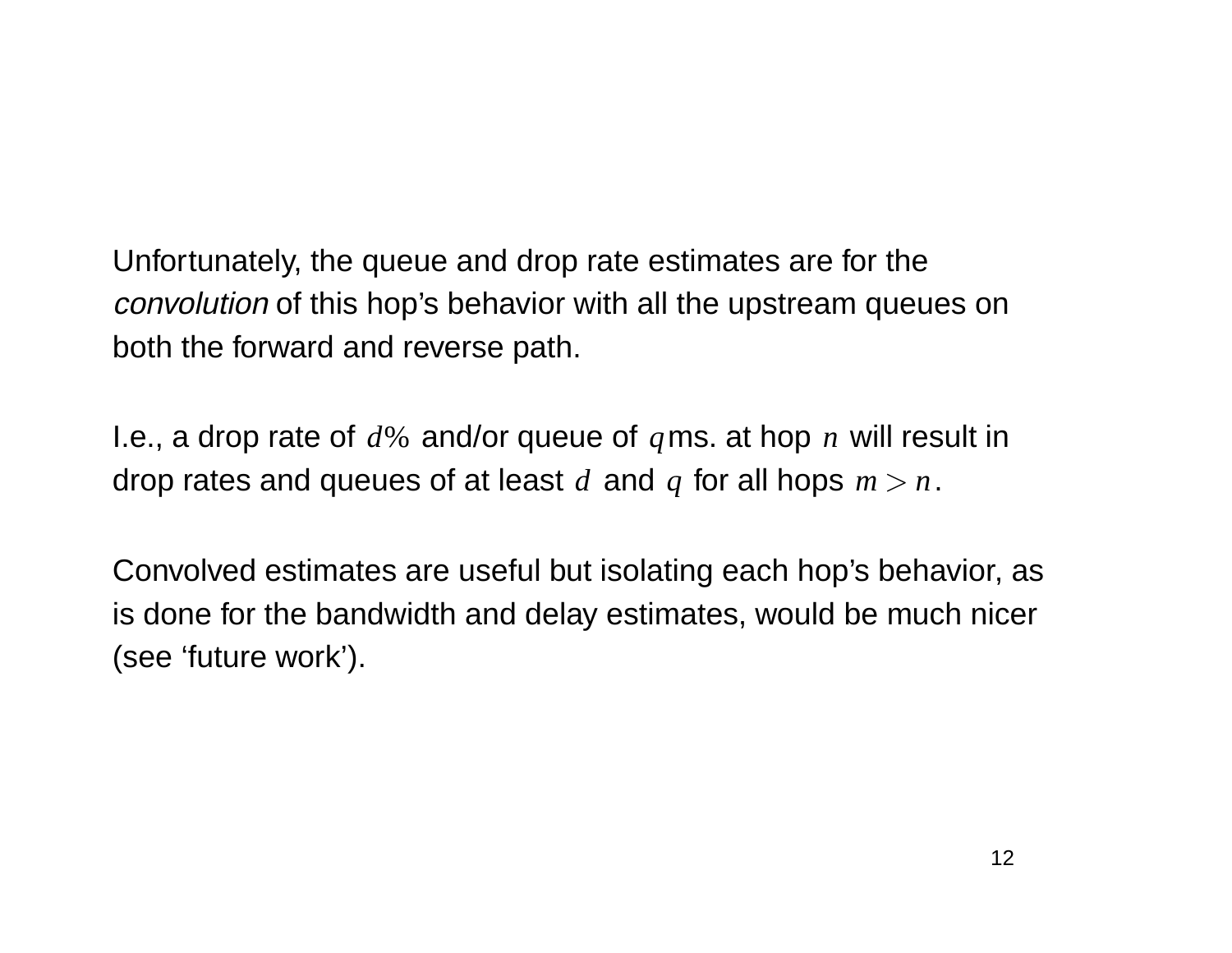#### **pathchar example**

% pathchar ka9q.ampr.org 0 localhost | 8.7 Mb/s, <sup>292</sup> us (1.97 ms) 1 ir40gw.lbl.gov (131.243.1.1) | <sup>29</sup> Mb/s, <sup>132</sup> us (2.64 ms) 2 er1gw.lbl.gov (131.243.128.11) | <sup>91</sup> Mb/s, <sup>189</sup> us (3.15 ms) 3 lbl-lc1-1.es.net (198.128.16.11) | <sup>25</sup> Mb/s, 6.92 ms (17.5 ms) 4 gac-atms.es.net (134.55.24.6) | <sup>11</sup> Mb/s, <sup>424</sup> us (19.4 ms) 5 CERFNETGWY.GAT.COM (192.73.7.163) | 7.0 Mb/s, 1.20 ms (23.5 ms) 6 sdsc-ga.cerf.net (134.24.20.15)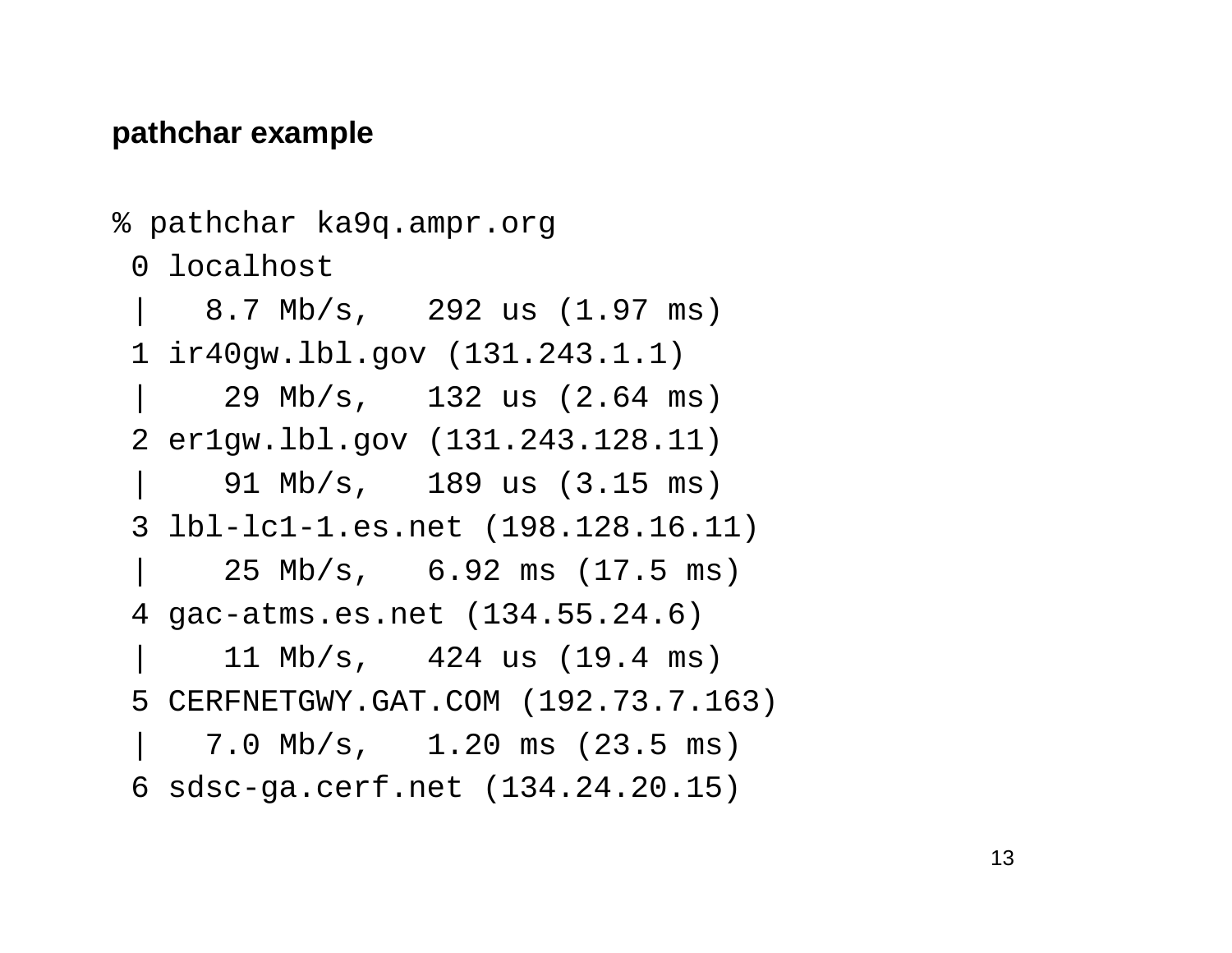#### **pathchar example (cont.)**

6 sdsc-ga.cerf.net (134.24.20.15)  $?? b/s, -263 us (22.8 ms)$ 7 mobydick-fddi.cerf.net (134.24.252.3) | <sup>46</sup> Mb/s, -51 us (22.9 ms) 8 qualcomm-sdsc-ds3.cerf.net (134.24.47.200) | 9.0 Mb/s, <sup>17</sup> us (24.3 ms) 9 krypton-e2.qualcomm.com (192.35.156.2) | 5.5 Mb/s, 1.04 ms (28.6 ms) 10 ascend-max.qualcomm.com (129.46.54.31) | 56.7 Kb/s, 6.19 ms (253 ms) 11 karnp50.qualcomm.com (129.46.90.33) | <sup>10</sup> Mb/s, -50 us (253 ms), +q 3.32 ms (6.58 KB) \*2 12 unix.ka9q.ampr.org (129.46.90.35)

rtt 32 ms (253 ms), bottleneck 56.7 Kb/s, pipe 4706 bytes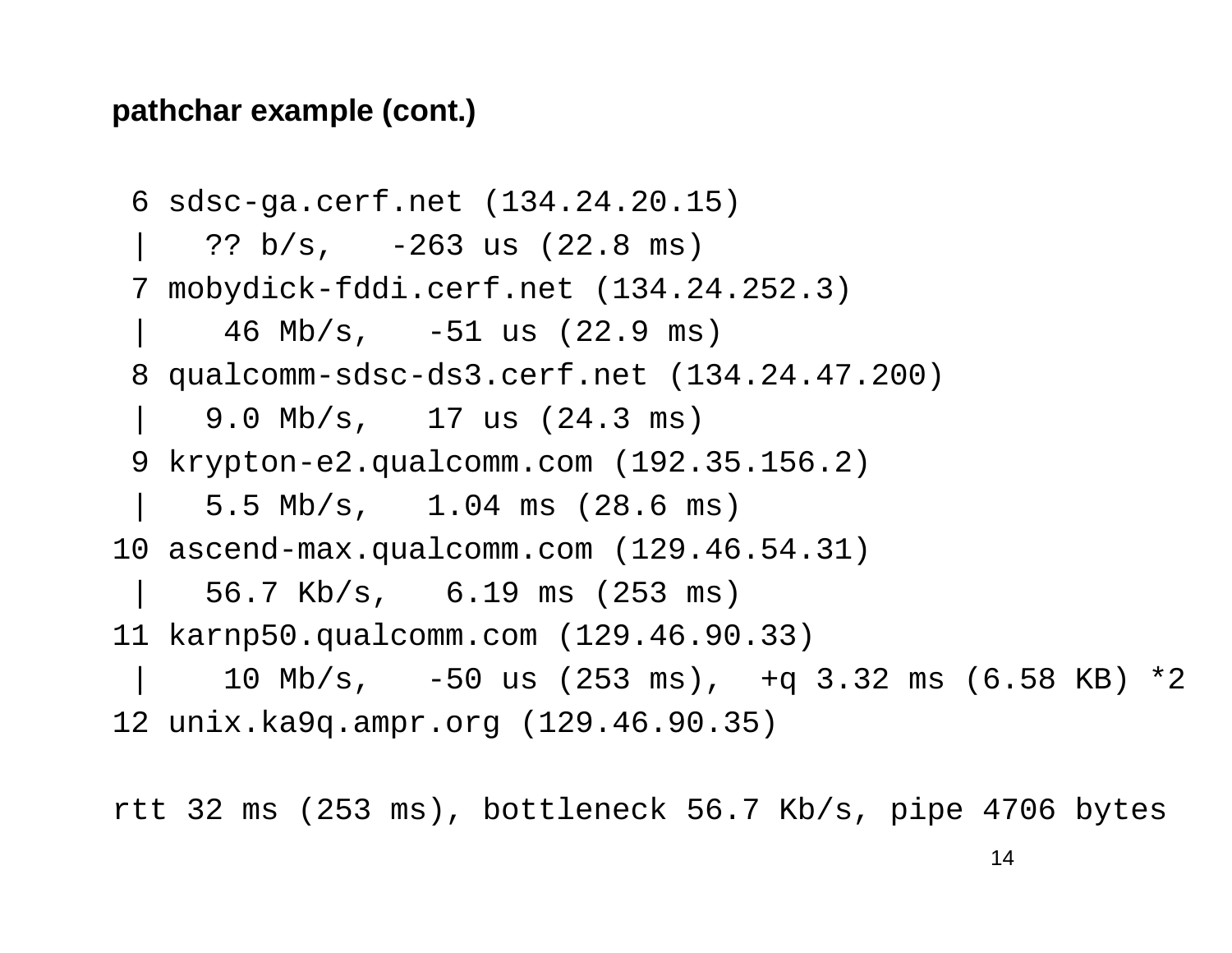

time (ms)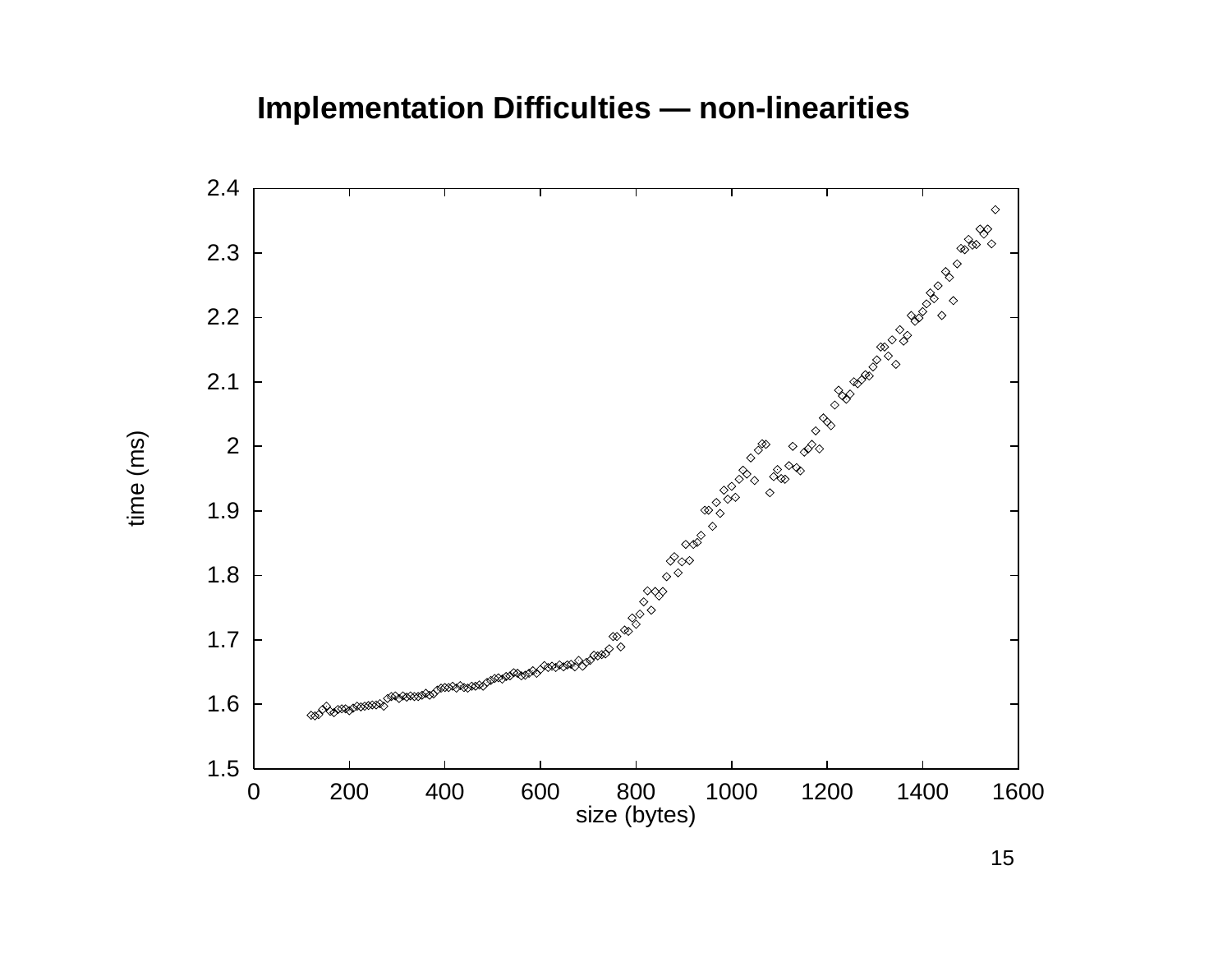## **Implementation Difficulties — signal-to-noise**

Largest packet that can make it through the network without being fragmented is (usually) 1500 bytes. So the *maximum* change we can cause by varying packet size is:

| <b>Ethernet</b> | $(10$ Mb/s)  | $1.2 \text{ ms}$ |
|-----------------|--------------|------------------|
| T3              | $(45$ Mb/s)  | 267 us           |
| <b>FDDI</b>     | $(100$ Mb/s) | <b>120 us</b>    |
| $OC-3$          | $(150$ Mb/s) | <b>80 us</b>     |
| OC-12           | $(622$ Mb/s) | <b>19 us</b>     |

Typical round-trip prop times are tens or hundreds of ms so fit involves extracting O(100us) variation from measurements 1000 times larger.

Queue fluctuations are generally on the order of the prop time so "noise" is at least 1000 times larger than "signal".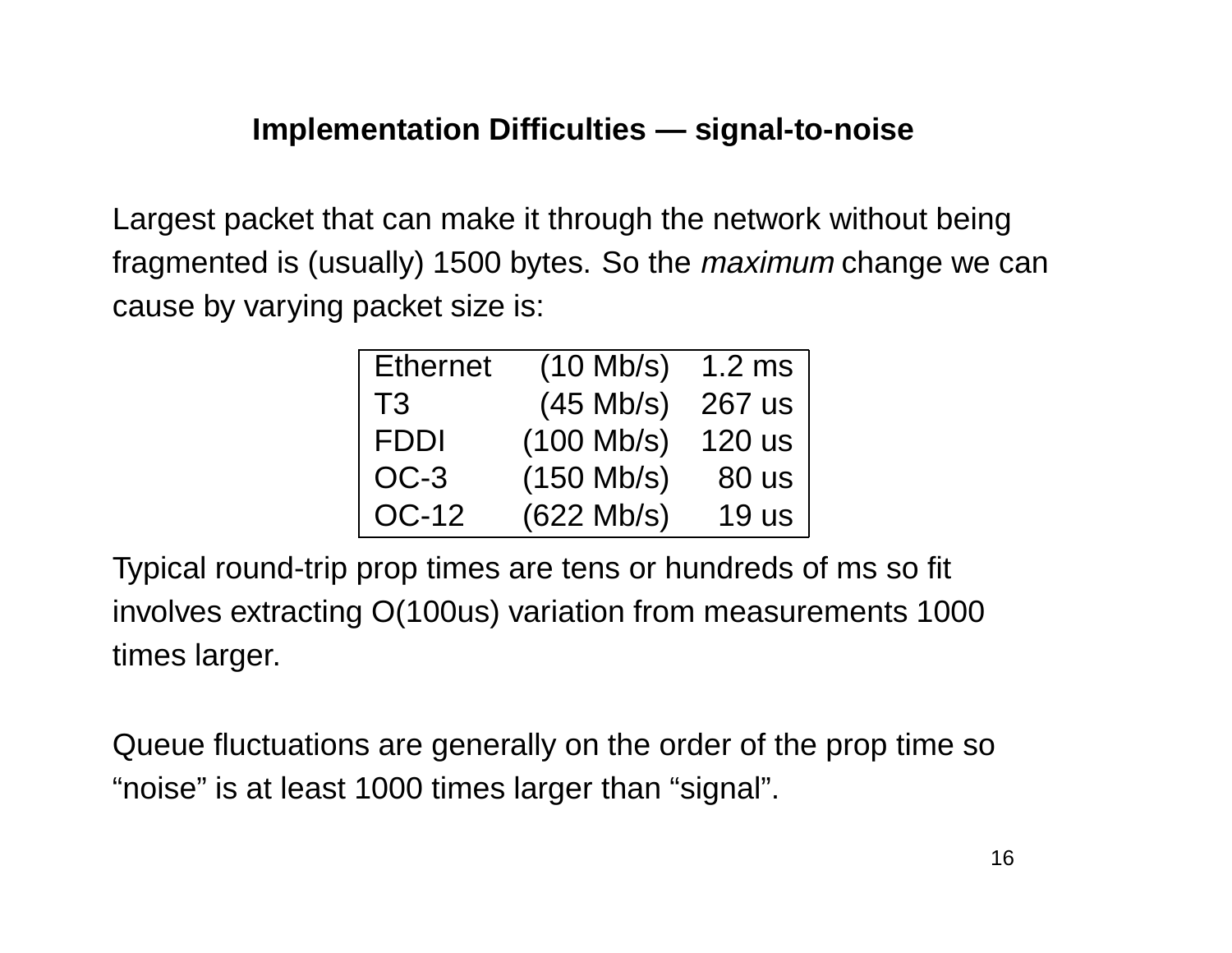## **Implementation Difficulties — noise amplification**

The bandwidth and delay estimates at each hop involve <sup>a</sup> difference from the previous hop. There are at least three ways to calculate this:

- 1. Fit  $t_i(s)$  to  $M_{i,s}-M_{i-1,s}$  (where  $M_{i,s}$  is a filtered measurement of <sup>a</sup> probe of size *s* sent to hop *i*).
- 2. Fit  $t_i(s)$  to  $M_{i,s}-T(i-1,s)$
- 3. Fit  $T(i,s)$  to  $M_{i,s}$  then subtract  $T(i-1,s)$ .

Differencing amplifies noise so (1) makes the SNR problem worse. (2) propagates errors from one hop into all future hops so path end results are meaningless. Summing damps noise so (3) improves the SNR problem and only propagates errors forward one hop.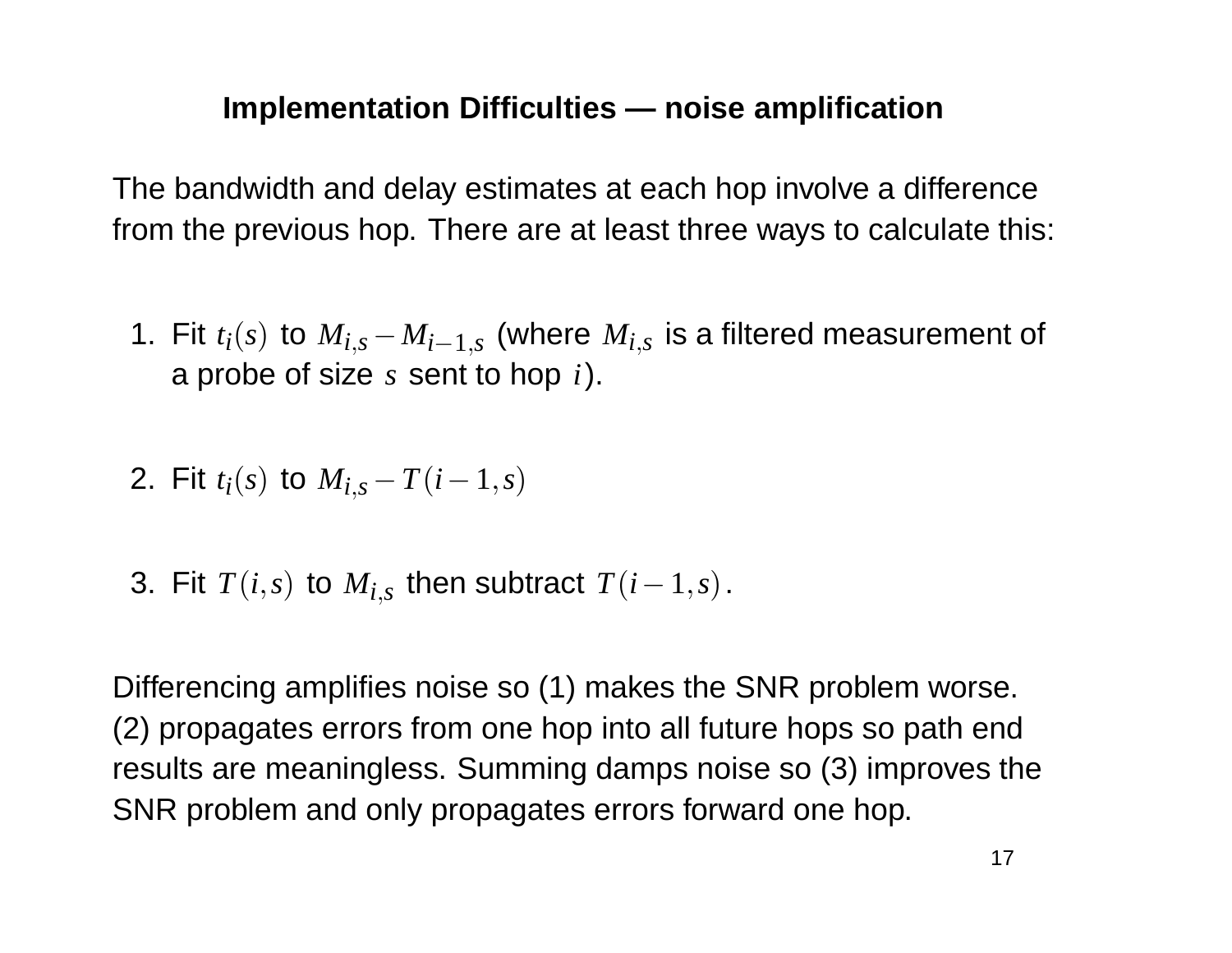#### **Problems — Multiple Paths**

% pathchar bells.cs.ucl.ac.uk ...7 h9-1.t36-0.New-York2.t3.ans.net (140.223.37.21) | <sup>70</sup> Mb/s, <sup>672</sup> us (79.9 ms), +q 1.94 ms 8 f0-0.c36-11.New-York2.t3.ans.net (140.223.36.222) -> 204.151.184.14 (6024) -> 204.151.184.38 (6798) -> 204.151.184.10 (9814) -> 204.151.184.18 (7361) -> 204.151.184.26 (5986) | 1.0 Mb/s, 38.5 ms (169 ms), +q 17.7 ms, 4% dropped 9?Dante-UKERNA.t3.ans.net (204.151.184.22)  $??$  b/s,  $-1.1$  ms (164 ms) 10 atm-gw.ulcc.ja.net (193.63.94.83) | 4.5 Mb/s, 0.98 ms (169 ms), +q 17.0 ms 11 ucl.lonman.ja.net (194.83.100.61) ...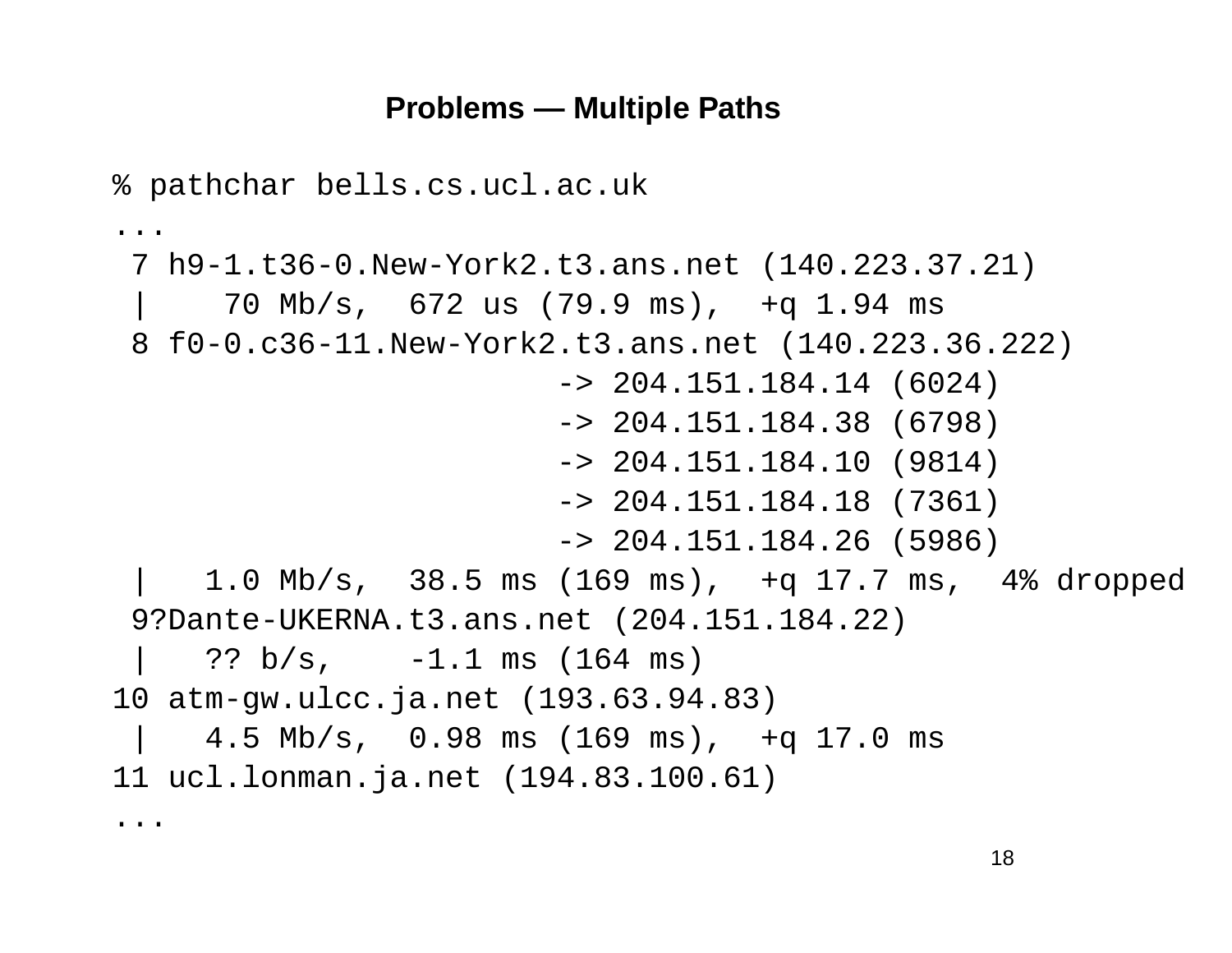#### **Problems — Hidden Hops (e.g., bridges, ATM, V.42)**

% pathchar mbone.nsi.nasa.gov 0 localhost | 8.7 Mb/s, <sup>298</sup> us (1.98 ms) 1 ir40gw.lbl.gov (131.243.1.1) | <sup>30</sup> Mb/s, <sup>127</sup> us (2.64 ms) 2 er1gw.lbl.gov (131.243.128.11) | <sup>91</sup> Mb/s, <sup>189</sup> us (3.15 ms) 3 lbl-lc1-1.es.net (198.128.16.11) | 8.5 Mb/s, 2.16 ms (8.86 ms) 4 ames-lbl-atms.es.net (134.55.28.1) | <sup>83</sup> Mb/s, -158 us (8.69 ms) 5 mbone.nsi.nasa.gov (192.203.230.241)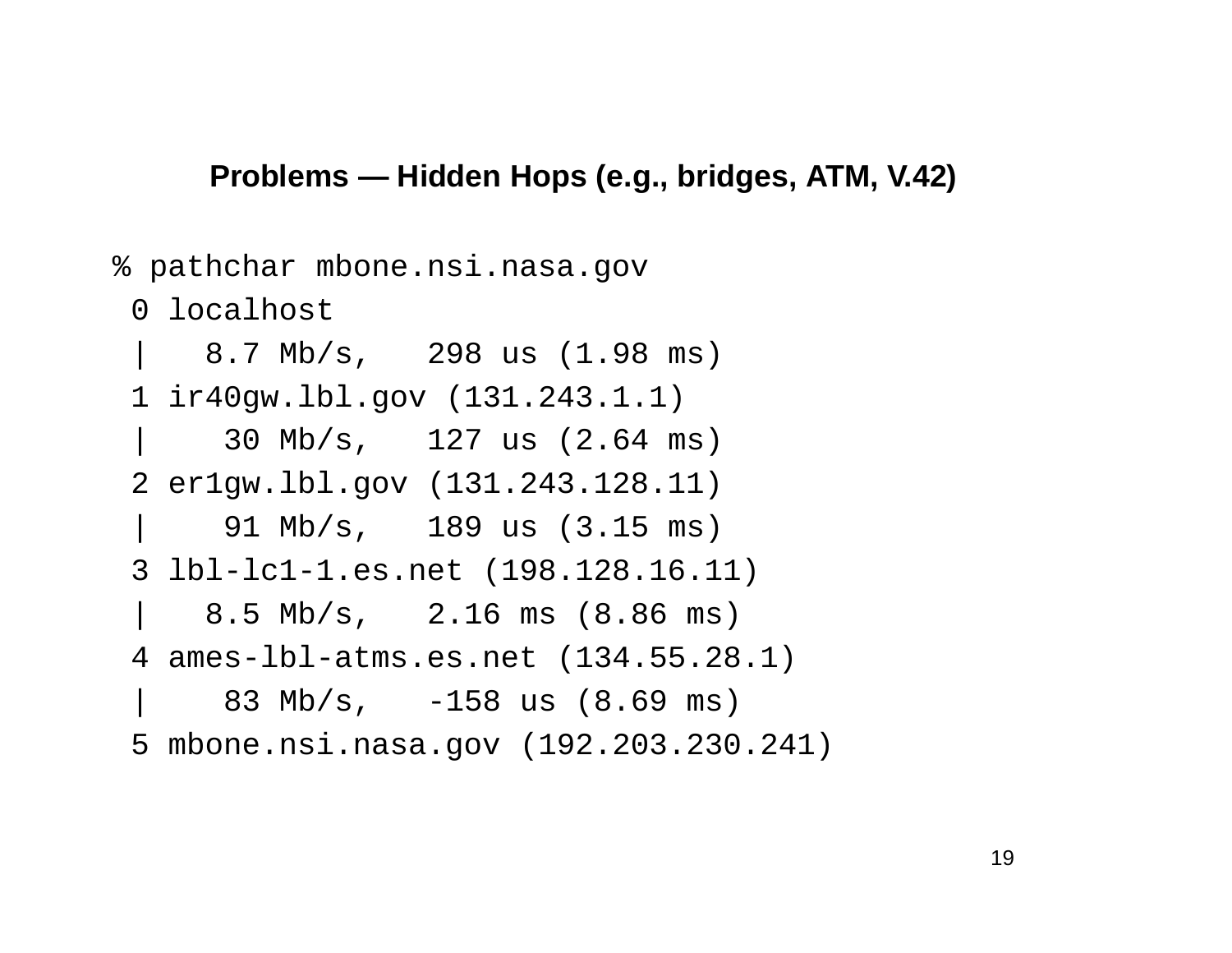# **Current status**

- Tool working on FreeBSD 2.2, Linux 2.x, Solaris and SunOS (some other ports in progress).
- Feedback from <sup>a</sup> few courageous alpha testers being incorporated in preparation for first public beta release.
- Hope to get out (source & binary) beta release sometime in next two weeks.